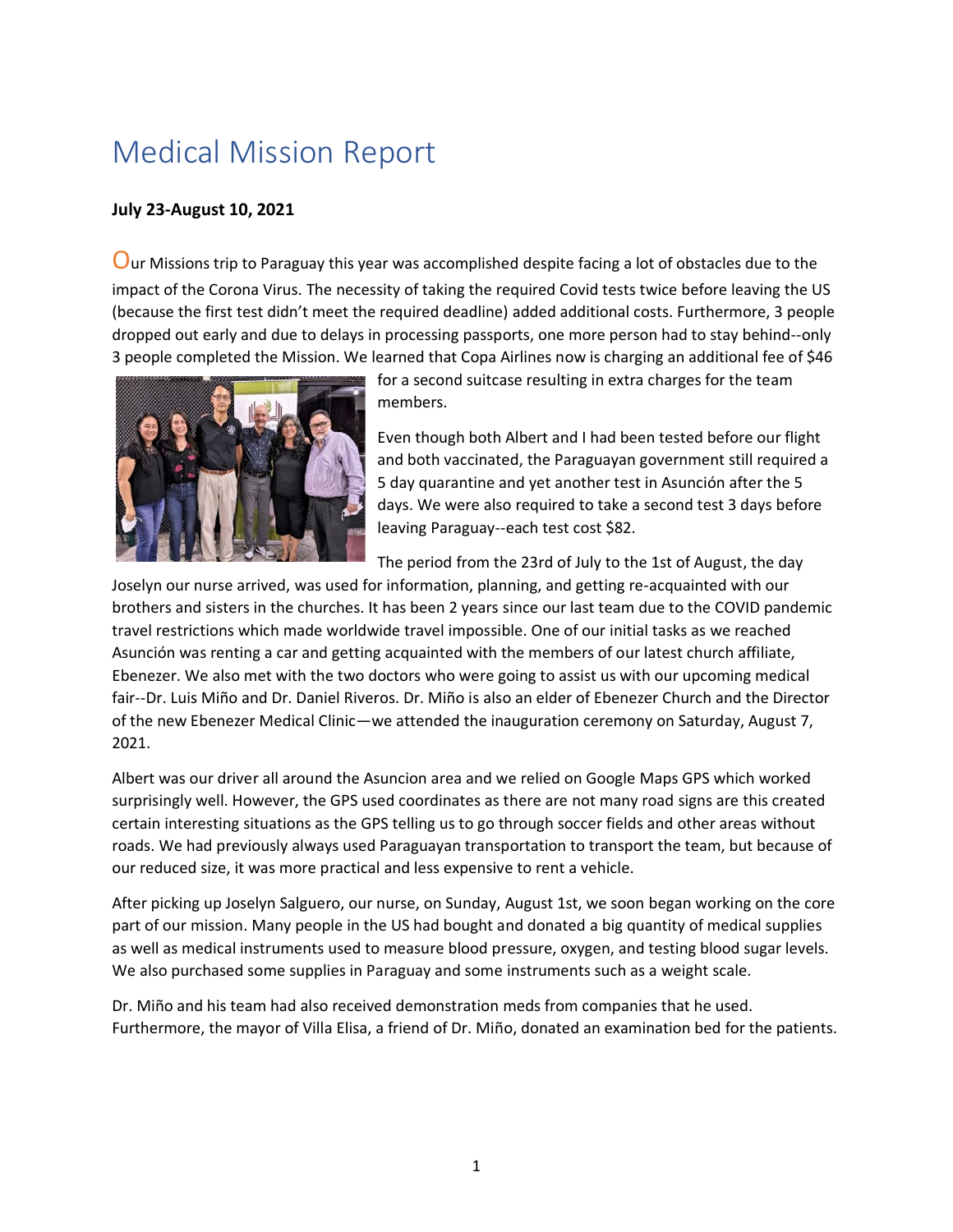$M$ onday, August 2<sup>nd</sup>: We met at El Renuevo to distribute pills of various kinds into clearly marked envelopes in quantities of 30 or more from the original containers. We were following recommendations and instructions from Dr. Miño. This task took up a great portion of our day with help



from many people.

We learned from this experience that it might be better next time to buy the meds in smaller containers for direct distribution. Also, supplying some funds for direct purchase in Paraguay may be appropriate. Bulk-sized containers that have to be broken down creates extra work and increases the risk of mix-ups.

We conducted medical fairs at three locations. Barrio Parque (Tuesday, August 3); Ebenezer (Wednesday, August 4); and El Renuevo (August 5). Each fair was divided into three stages:

**Stage 1.** Initial examination and check-up which included weight, height, blood pressure, oxygen, and blood sugar levels were done by the nurse. She used the small preprinted cards we created to fill in the results of the individual check-ups.

**Stage 2.** Consultation with the doctors.

**Stage 3.** The distribution of the meds and multivitamins to patients.

We constructed our height scale with paper and tape at each location--we will come up with a better solution next time. We also ended up buying more multivitamins

because the supplies ran out at the first two churches. Buying multivitamins in Paraguay seems to be as or more expensive than in the US, so it is not a bad idea to concentrate on bringing small bottles of multivitamins for the next trip.

We also learned that having a second nurse with us to distribute meds and vitamins to the patients, after receiving the handwritten note from the doctor, would be very helpful. Often the doctor himself or the nurse had to do this task wasting valuable time away

from the patients.

Dr. Jennifer Finelli had pre-recorded specific targeted videos for the patients to listen to while waiting for their Physical, but it would have been more effective to have speakers attached to the computers and also projecting the videos onto a screen.

Albert, Joselyn, and I were invited to various functions and had the opportunity to meet new brothers and sisters as well as reconnecting with old friends.

Joselyn stayed with Ignacio and Noemi Mendoza while Albert and I stayed with Pastor Miguel and Pinchi. It needs to be mentioned that since my last visit in May, Pastor Miguel built a new bedroom with bath for our exclusive use. It was impressive that he accomplished this project within three and a half months.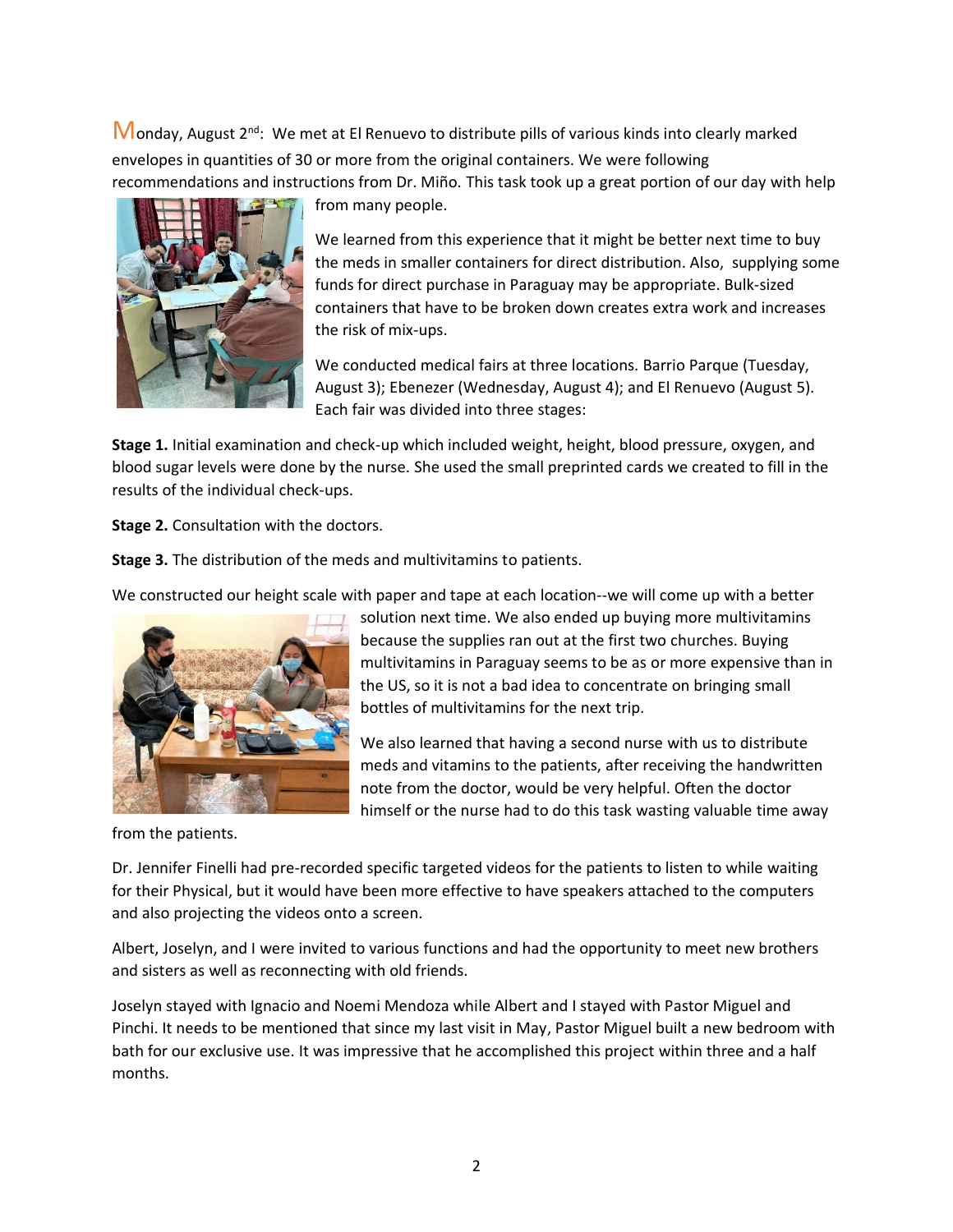Friday, August 6: Right after breakfast our team was honored by the students of the El Renuevo School who performed Paraguayan dances. It was beautifully done by two students and very captivating with applauses during and after their performances.



After their dance, the team members were asked to give personal testimonials.

On Saturday, August 7, the team was invited to participate in the inauguration of the Medical Mission of the Ebenezer church. This mission will be open every Saturday to serve the church and needy people. Dr. Miño, who is the Director of the Medical Mission, had earlier invited us to his home for a delicious special grilled fish and steak dinner.



The team was also invited for meals at the homes of Narciso Britez, Cesar Franco, Pastor Maureira, Pastor Sosa, and Charlie Mendez.

During our stay, we enjoyed breakfast at El Renuevo at 7 am each morning and dinner at sister Liliana's home. The lunches were mostly at other church members' homes with one or two exceptions at sister Liliana's house.

On two Sundays, July 25th and August 1st, Albert and I had the great opportunity to participate in the food program

that reaches out to the indigenous people living around Barrio Parque Church. This is made possible from funds the Project Paraguay Board has approved.

Albert and I met with a Paraguayan lawyer and we inquired regarding residency requirements in Paraguay for the benefit of both of us and Jennifer/Brian Finelli, who are considering establishing a



medical mission focused on the indigenous peoples. Furthermore, we have signed a contract with Pastor Miguel to purchase a lot of land from his family and have started the process of building a house that potentially can house at least 10- 12 team members in the future.

Pastor Miguel's "can do" attitude made it possible for us to observe dump trucks unloading rocks used for the foundation, right before we left the country. We are praying that the Lord will guide us and bless this project. Money for this project is privately funded by Albert and Me.

Our first Medical Mission accomplished what it was meant to do--helping several Paraguayans who normally don't have access to regular check-ups. The three day effort resulted in almost 150 people receiving free checks ups and free medication. We have learned from this one how to be better prepared for our next one. The Lord blessed our efforts and we are thankful.